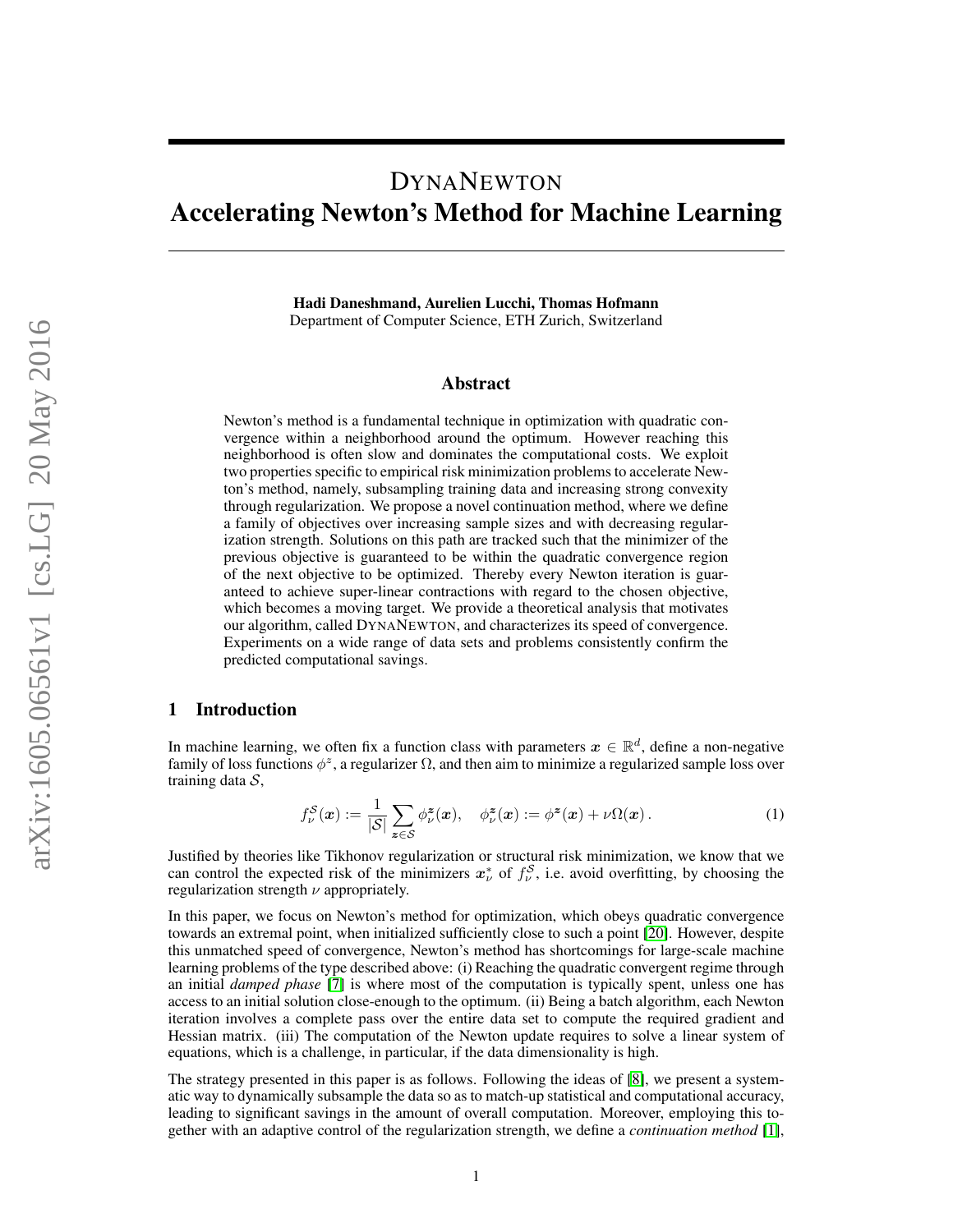

Figure 1: Illustration of the continuation method approach proposed in this paper: Assume we chose  $\nu \propto 1/n$ . After optimizing the risk for a small subsample, we continuously increase the sample size (by a factor, e.g. 2) and proportionally lower  $\nu$ . We want to guarantee that each solution provides a starting point that is within the quadratic convergence region of the subsequent optimization. These regions are depicted by colored circles.

where we track solutions computed for problems with fewer data and with stronger regularization. We use previous solutions in order to compute the starting point for the next Newton iteration(s), possibly operating on a larger sample. An ideal sketch of the situation is shown in Figure [1.](#page-0-0) This is meant to address challenges (i) and (ii). Finally, in order to overcome challenge (iii), we also empirically investigate our strategy for a popular quasi-Newton method, namely BFGS, which computes approximations to the inverse Hessian through closed-form rank-one matrix updates.

# 2 Related work

Adaptive data sub-sampling Recent results have shown that the finite sum structure of the empirical risk can be exploited to achieve linear convergence for strongly convex objectives [\[15,](#page-8-3) [10,](#page-8-4) [23\]](#page-9-1). This is accomplished by revisiting samples and storing their gradients in order to reduce the variance of future update directions. Although these methods achieve fast convergence on the empirical risk, they do not explicitly consider the expected risk, which has been separately studied in the literature on learning theory. It is usually analysed with the help of uniform convergence bounds that take the generic form [\[5\]](#page-8-5)

$$
\mathbf{E}_{\mathcal{S}}\left[\sup_{\boldsymbol{x}\in\mathcal{F}}\left|f^{\mathcal{S}}(\boldsymbol{x})-\mathbf{E}_{\boldsymbol{z}}\phi^{\boldsymbol{z}}(\boldsymbol{x})\right|\right] \leq \mathcal{H}(n)\,,\tag{2}
$$

where the expectation is over a random sample S of size n. Here H is a bound that depends on n, usually through a ratio  $n/d$ , where d is the capacity of F (e.g. VC dimension) [\[6\]](#page-8-6).<sup>[1](#page-1-0)</sup>

The recent work of [\[8\]](#page-8-1) simultaneously exploits the properties of the empirical risk as well as the concentration bounds from learning theory to achieve fast convergence to the expected risk. This approach uses a dynamic sample size schedule that matches up optimization error and statistical accuracy. Although this approach was tailored specifically for variance-reduced stochastic gradient methods, we here show how a similar adaptive sample size strategy can be used in the context of non-stochastic approaches such as Newton's method.

Regularization paths and continuation methods There is a rich body of literature on numerical continuation methods, a reference work being [\[1\]](#page-8-2). The basic idea is to define a family of objectives, in the simplest case with a single parameter  $t \in [0; T]$ , and to optimize over a sequence of objectives  $f_t$  with increasing t, such that the sequence approaches some desired final  $f = f_T$ . The general motivation is that following the solution path  $x_t^* = \arg \min_x f_t(x)$  may be computationally more efficient than optimizing the (typically) harder problem  $f$  directly.

<span id="page-1-0"></span><sup>&</sup>lt;sup>1</sup> For ease of exposition, we assume that all regularized risks  $f_{\nu}$  can be governed by the same function H.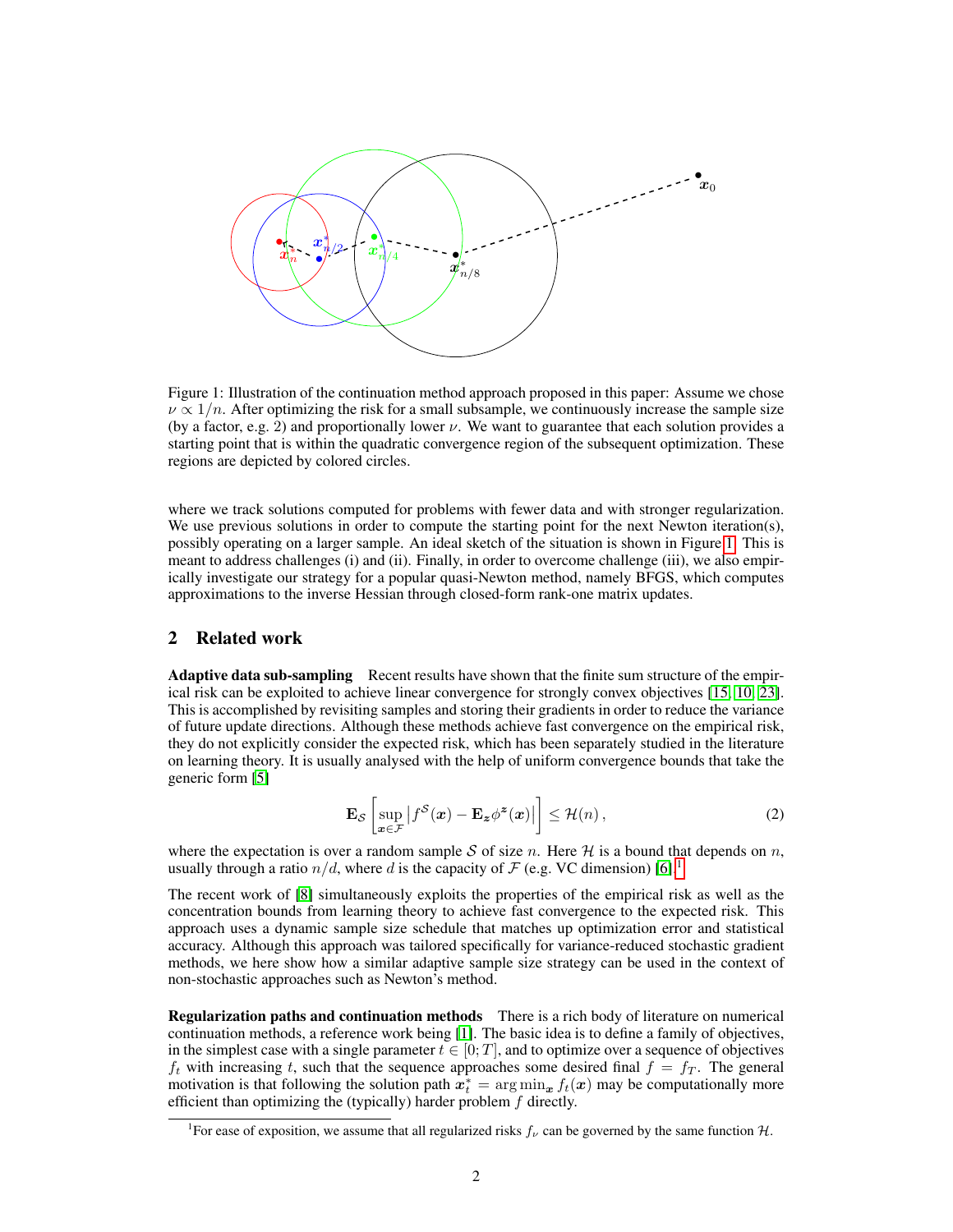Free energy based continuation methods, often for non-convex or integer problems, have been popularized in computer vision and machine learning under the name of *deterministic annealing* [\[21\]](#page-9-2), a deterministic variant of simulated annealing [\[16\]](#page-8-7). Here the family of objectives is parametrized by the computational analogue of temperature. Similar techniques known as graduated optimization have also been proposed in computer vision [\[4\]](#page-8-8) and in machine learning, a recent example being [\[13\]](#page-8-9).

In machine learning, the model complexity is typically controlled through a regularizer. In structural risk minimization, choosing a good regularizer plays an important role in the bias-variance trade-off for model selection [\[22\]](#page-9-3). Another virtue of the regularization factor is its influence on the performance of the optimization procedure, as can be seen through continuation methods or *regularization path* techniques [\[12,](#page-8-10) [3\]](#page-8-11). This is formally described by defining a family of objectives functions  $f_t := f_{\nu_t}$  with a decreasing sequence  $\nu_t$  which progressively provide a better approximation of  $f$ . The typical goal pursued in this line of work is to combine optimization with model selection, although [\[12,](#page-8-10) Section 4.3] also report computational savings. Our use of a continuation method is purely motivated by computational complexity and justified by a rigorous analysis of the quadratic convergence regime of Newton's method as described in detail in the next section.

# 3 Adaptive Newton Method

#### 3.1 Newton's Method

Assume that we have a  $\mu$  strongly-convex function  $f : \mathbb{R}^d \to \mathbb{R}$ , which we want to minimize over solutions  $x \in \mathbb{R}^d$ . A Newton step defines the increment as

$$
\triangle \boldsymbol{x} = -\left[\nabla^2 f(\boldsymbol{x})\right]^{-1} \nabla f(\boldsymbol{x}), \quad \boldsymbol{x} \leftarrow \boldsymbol{x} + \triangle \boldsymbol{x} \tag{3}
$$

An equivalent way to define Newton increments without the need to invert the Hessian is implicitly as the solution of the linearized optimality condition

<span id="page-2-0"></span>
$$
\nabla f(\mathbf{x} + \triangle \mathbf{x}) \approx \nabla f(\mathbf{x}) + \nabla^2 f(\mathbf{x}) \triangle \mathbf{x} = 0 \tag{4}
$$

as can be verified by plugging in Eq. [\(3\)](#page-2-0).

Newton's method converges to the optimal solution  $x^* := \arg \min f(x)$  in a finite number of steps. The speed of convergence is characterized by two distinct phases that depend on the distance to x ∗ . The first phase is a *damped phase* with slow convergence while the second phase has quadratic convergence and is triggered when entering a region close to  $x^*$ .

In order to formally characterized this region of quadratic convergence, an important quantity is the *Newton decrement* function [\[7\]](#page-8-0) defined as

$$
\lambda_f := \sqrt{\nabla f^\top \left[\nabla^2 f\right]^{-1} \nabla f}, \quad \lambda_f : \mathbb{R}^d \to \mathbb{R}_{\geq 0} \,. \tag{5}
$$

We will directly make use of this definition in conjunction with an additional requirement that we impose on f, namely that it is *self-concordant* [\[19\]](#page-9-4). Self-concordance allows for an elegant, affineinvariant characterization of the quadratic convergence region, as detailed in [\[7\]](#page-8-0), leading to the sufficient condition that  $\lambda_f(x) \leq \eta$ , where  $\eta \in (0, \frac{1}{4})$  is a constant whose exact value depends on control parameters for the line search. The self-concordance property restricts the set of functions f, yet it is known that in practice, a similar analysis often optimistically applies to a wider range of functions. For further details, we refer the reader to the discussion in [\[7,](#page-8-0) Section 9.6] and the work on logistic regression in [\[2\]](#page-8-12).

Note that strong convexity implies  $\nabla^2 f \succeq \mu \mathbf{I}$  and thus  $[\nabla^2 f]^{-1} \preceq \frac{1}{\mu} \mathbf{I}$ , so that immediately

$$
\lambda_f(\boldsymbol{x}) \leq \|\nabla f(\boldsymbol{x})\|_{\frac{1}{\mu}\mathbf{I}} = \frac{1}{\sqrt{\mu}} \|\nabla f(\boldsymbol{x})\| \Longrightarrow \|\nabla f(\boldsymbol{x})\| \overset{!}{\leq} \eta \sqrt{\mu}
$$
(6)

and we arrive at a simple (sufficient) condition on the gradient norm at  $x$ .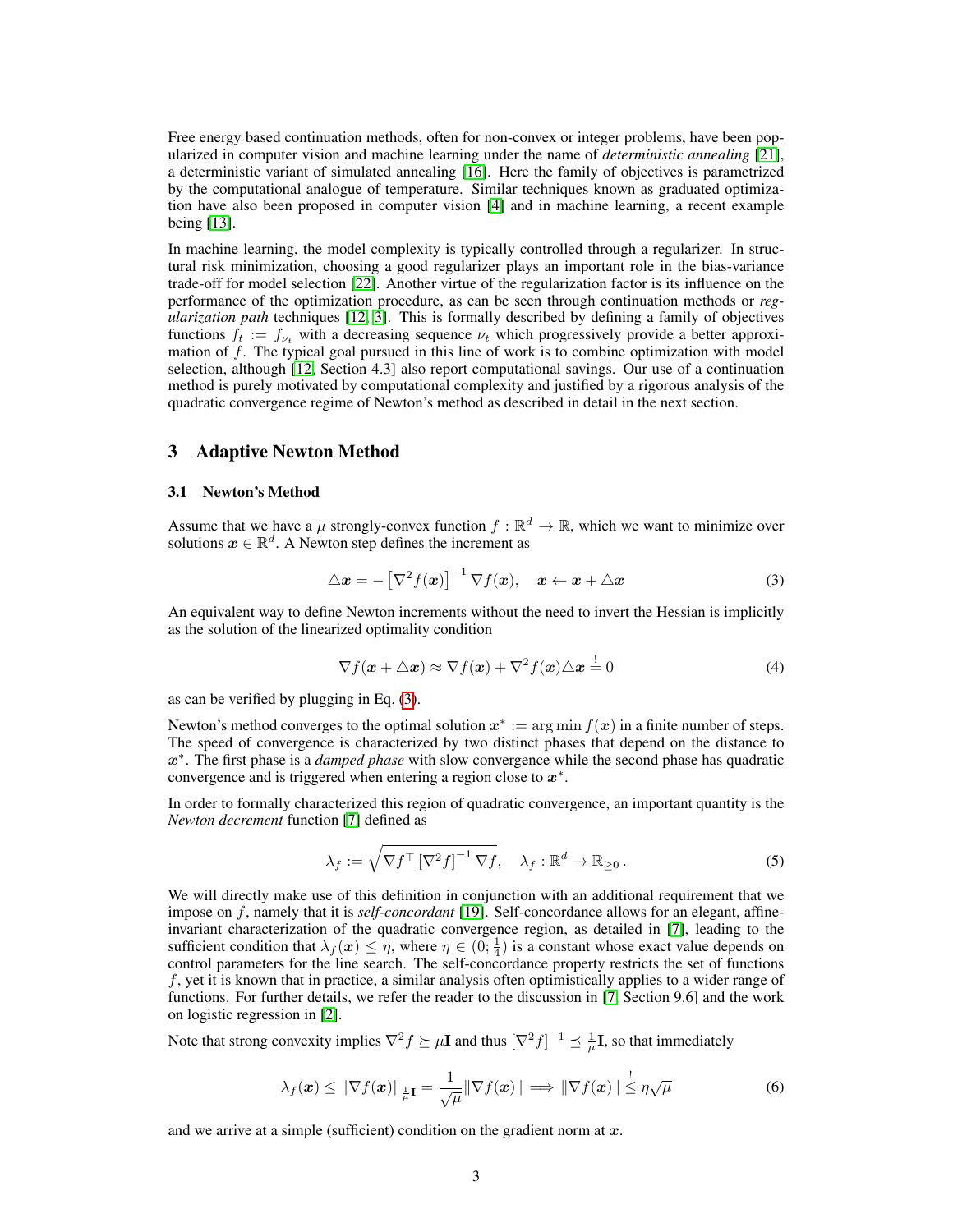<span id="page-3-0"></span>Algorithm 1 Basic Newton continuation method: *a priori* (V1) and *data-adaptive* variant (V2).

1: given sample  $S$ , iterations  $T$ 2: V1: given sequence  $(\mu_t, m_t)$ , V2: given starting point  $(\mu_0, m_0)$ 3:  $\boldsymbol{x}_0 \leftarrow \argmin_{\boldsymbol{x}} f_{\mu_0,m_0}(\boldsymbol{x}; \mathcal{S})$ 4: for  $t = 1, \ldots, T$  do 5: **V1:** do nothing, **V2:** compute  $\mu_t$  and  $m_t$ 6: compute Newton increment  $\triangle x$  for  $f_t(x) := f_{\mu_t,m_t}(x_{t-1}, \mathcal{S})$ 7:  $x_t \leftarrow x_{t-1} + \triangle x$ 

8: end for

#### 3.2 Continuation Method

We study the 2-parametric family of regularized empirical risk functions that are defined via smooth and convex, non-negative loss functions  $\phi^z$  and relative to a full sample  $S^* = (z_1, \ldots, z_N)$ . We make use of the definitions in Eq. [\(1\)](#page-0-0) and we think of  $f_{\nu}^S$  as being indexed by  $\nu$  as well as  $n = |S|$ , where  $S = (z_1, \ldots, z_n)$  consists of the first n samples of  $S^*$ . The canonical regularizer we consider is  $\Omega(x) = \frac{1}{2} ||x||^2$  and we will sometimes utilize the commonly used heuristics of choosing  $\mu \propto 1/m$ to focus on a simpler 1-parametric family.

We want to implement the abstract procedure described in Algorithm [1,](#page-3-0) where we either pre-generate a sequence of problems  $f_t$  or, alternatively, construct  $(\mu_t, m_t)$  greedily in a data-adaptive manner. The key condition for making this work as expected (by design) is that we are able to establish the following condition

$$
\lambda_{f_t}(\boldsymbol{x}_{t-1}^*) \leq \eta \quad \text{or, more conservatively,} \quad \|\nabla f_t(\boldsymbol{x}_{t-1}^*)\| \leq \eta \sqrt{\mu_t} \,, \tag{7}
$$

which will assure (under appropriate assumptions, e.g. self-concordance) that the minimizer of the previous optimization problem will provide a starting point that is within the quadratic convergence region of the subsequent optimization problem, yielding a proper "hand-over" of the solution as illustrated in Figure [1.](#page-0-0)

#### 3.3 Reducing Regularization Strength

Let us first assume that we fix S and that  $\mu := \mu_{t-1}$ . We are seeking for the range of possible  $\nu := \mu_t \leq \mu$  for which we can guarantee the condition in Eq. [\(7\)](#page-3-1).

<span id="page-3-2"></span>**Lemma 1.** Let  $\Omega(\cdot) = \frac{1}{2} || \cdot ||^2$ ,  $\mathbf{x}_{\mu}^* := \arg \min_{\mathbf{x}} f_{\mu}(\mathbf{x})$ , and  $B_{\mu} := \frac{\eta^2}{\mu || \mathbf{x}_{\mu}^*}$  $\frac{\eta^2}{\mu \| \boldsymbol{x}^*_{\mu} \|^2}$ . For any  $\nu$  such that

$$
\mu \ge \nu \ge \mu \left( 1 - \frac{1}{2} \left( \sqrt{B_{\mu}^2 + 4B_{\mu}} - B_{\mu} \right) \right) \Longrightarrow \lambda_{f_{\nu}}(\boldsymbol{x}_{\mu}^*) \le \eta \tag{8}
$$

<span id="page-3-3"></span><span id="page-3-1"></span> $\Box$ 

*Proof.* By the first order optimality condition for  $x^*_{\mu}$ , we have that  $\nabla f_0(x^*_{\mu}) = -\mu x^*_{\mu}$ , hence

$$
\nabla f_{\nu}(\boldsymbol{x}_{\mu}^*) = \nabla f_0(\boldsymbol{x}_{\mu}^*) + \nu \boldsymbol{x}_{\mu}^* = (\nu - \mu) \boldsymbol{x}_{\mu}^* \iff ||\nabla f_{\nu}(\boldsymbol{x}_{\mu}^*)|| = (\mu - \nu) ||\boldsymbol{x}_{\mu}^*||. \tag{9}
$$
 By definition we have

$$
\lambda_{f_{\nu}}(\boldsymbol{x}_{\mu}^*) = \frac{1}{\sqrt{\nu}} \|\nabla f_{\nu}(\boldsymbol{x}_{\mu}^*)\| \stackrel{!}{\leq} \eta \iff \|\boldsymbol{x}_{\mu}^*\| \stackrel{!}{\leq} \frac{\eta \sqrt{\nu}}{(\mu - \nu)} \iff \nu^2 - (2 + B_{\mu})\mu \nu + \mu^2 \stackrel{!}{\leq} 0 \tag{10}
$$

Solving the quadratic equation for  $\nu$  yields the claim.

**Corollary 2.** Assume that  $\phi(\mathbf{0}, \mathbf{z}) \leq \Phi(\forall \mathbf{z})$ . Lemma [1](#page-3-2) remains valid with  $B = \frac{\eta^2}{2\Phi} \geq B_{\mu}$ .

*Proof.* One can bound  $\|\mathbf{x}_{\mu}^*\|$  easily through the following argument, exploiting non-negativity of  $\phi$ 

$$
\Phi \ge f_0(\mathbf{0}) = f_\mu(\mathbf{0}) \ge f_\mu(\mathbf{x}_\mu^*) = f_0(\mathbf{x}_\mu^*) + \frac{\mu}{2} ||\mathbf{x}_\mu^*||^2 \ge \frac{\mu}{2} ||\mathbf{x}_\mu^*||^2 \Longrightarrow ||\mathbf{x}_\mu^*||^2 \le \frac{2\Phi}{\mu}.
$$
 (11)

Note that Corollary [2](#page-3-3) gives an *a priori* rate guarantee, which only depends on the easily computable Φ. This is a strong argument in favor of a continuation method, yet may not result in the most efficient schedules for reducing  $\mu$ . We will revisit this issue in Section [3.5.](#page-4-0)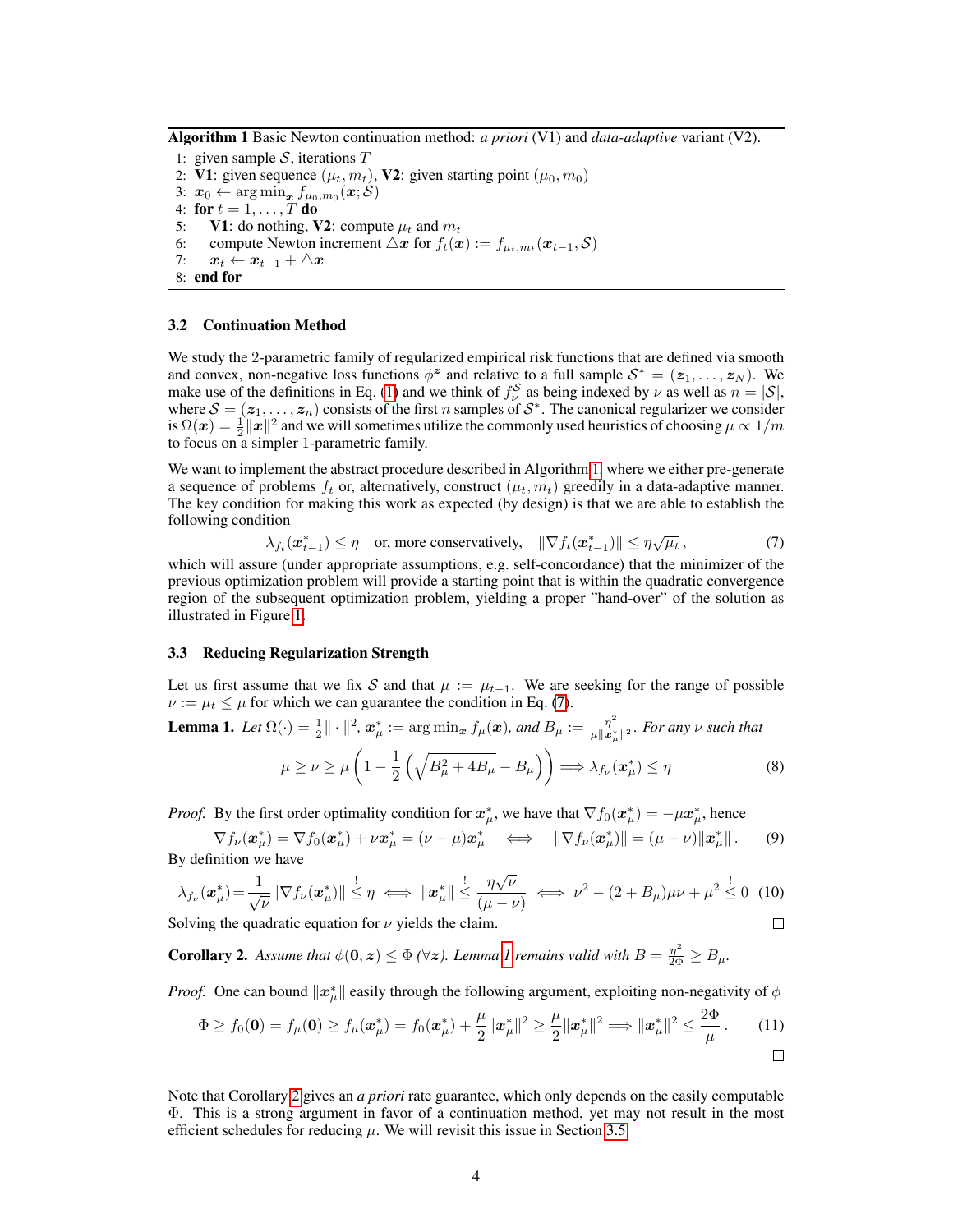#### 3.4 Increasing Sample Size

We now generalize our analysis to the case, where we also increase the sample size. The basic challenge is that we need to upper bound the gradient norm contributions coming from new data points. Intuitively this depends on the generalization capability of the current iterate.

<span id="page-4-1"></span>Lemma 3. *Assume* f *has Lipschitz continuous gradients with constant* L*. Let* S *be a given* n*sample, which we split into*  $S_0 = (z_1, \ldots, z_m)$  *and*  $S_1 = (z_{m+1}, \ldots, z_n)$ *, where*  $m \leq n$  *is arbitrary. Define*  $x^* := \arg\min_{\bm{x}} f^{\mathcal{S}_0}(\bm{x})$ . With high probability over  $\mathcal{S}_0$  it holds that

$$
\mathbf{E}_{\mathcal{S}_1} \|\nabla f^{\mathcal{S}}(\boldsymbol{x}^*)\|^2 \le \frac{2L(n-m)}{n} \mathcal{H}(m)
$$
 (12)

*Proof.* See Appendix.

**Theorem 4.** *Under the same conditions as Lemma* [3](#page-4-1) *and for arbitrary*  $\nu \leq \mu$  *and*  $\beta \in (0, \infty)$ *,* 

$$
\mathbf{E}_{\mathcal{S}_1} \|\nabla f^{\mathcal{S}}_{\nu}(\bm{x}^*)\|^2 \leq (1+\beta) (\nu-\mu)^2 \|\bm{x}^*\|^2 + (1+\beta^{-1}) \left(\frac{n-m}{n}\right)^3 2L\mathcal{H}(m)
$$

*Proof.* See Appendix.

The theorem directly implies that we can construct a sequence of objective functions with sample size increasing at a geometric rate.

**Corollary 5.** *There exists an*  $\alpha^* \in [0;1)$  *such that for all*  $\alpha \in [\alpha^*;1]$ *, with*  $m/\alpha \in \mathbb{Z}$ *, the following holds for*  $\nu := \alpha \mu$  *and*  $S = (z_1, \ldots, z_{m/\alpha})$ *,* 

$$
\|\nabla f_{\nu}^{\mathcal{S}}(\boldsymbol{x}^*)\| \leq \eta \sqrt{m},\tag{13}
$$

*where* α<sup>\*</sup> can be explicitly computed as the root of a third order polynomial.

*Proof.* See Appendix.

#### <span id="page-4-0"></span>3.5 Data-Adaptive Algorithm

The above analysis is largely data-independent and just involves a few constants:  $L$ ,  $\Phi$ , proportionality constants involving H and  $\mu \propto 1/m$ . As such, it leads to geometric rates that can be quite conservative. We will now show a data-adaptive strategy that – up to small approximation errors – maximally increases the sample size, and, equivalently, maximally decreases the regularization strength, within the desired range. First of all, note that we can easily compute the gradient on an increased sample. Denote  $S = (z_1, \ldots, z_n)$  and  $S_0 = (z_1, \ldots, z_m)$ ,  $m \leq n$ . Define  $\boldsymbol{x}^{*} = \argmin_{\boldsymbol{x}} f^{\mathcal{S}_0}_{\mu}(\boldsymbol{x}),$ 

$$
\nabla f_{\nu}^{\mathcal{S}}(\boldsymbol{x}^*) = \frac{1}{n} \sum_{k=m+1}^n \nabla \phi^{z_k}(\boldsymbol{x}^*) + \nu \left(1 - \frac{\mu m}{\nu n}\right) \boldsymbol{x}^* \,. \tag{14}
$$

Note that if  $\mu/\nu = n/m$ , then the second term vanishes. As we need to compute the gradient anyway as part of the Newton iteration, we get it for free. We now could approximate

$$
\lambda_{f_{\nu}^{S}}(\boldsymbol{x}^{*}) \leq \frac{1}{\sqrt{\nu}} \|\nabla f_{\nu,n}(\boldsymbol{x}^{*})\|,
$$
\n(15)

but this results in bounds that are not very tight and hence underestimate the possible rate. We thus propose a tighter bound based on a Taylor approximation of the inverse Hessian at the previous iteration, something that we can compute with a little bit of extra computational effort.<sup>[2](#page-4-2)</sup> Let  $\nu \leq \mu$ and define  $\mathbf{H} := \nabla^2 f^{\mathcal{S}_0}_{\mu}(x^*)$ 

$$
[\mathbf{H} - (\mu + \nu)\mathbf{I}]^{-1} = \mathbf{H}^{-1} + (\mu - \nu)\mathbf{H}^{-2} + \mathbf{O}(\mu^2)
$$
 (16)

 $\Box$ 

 $\Box$ 

<span id="page-4-2"></span><sup>&</sup>lt;sup>2</sup>Computing a Newton update is usually done via LU decomposition, which is cheaper.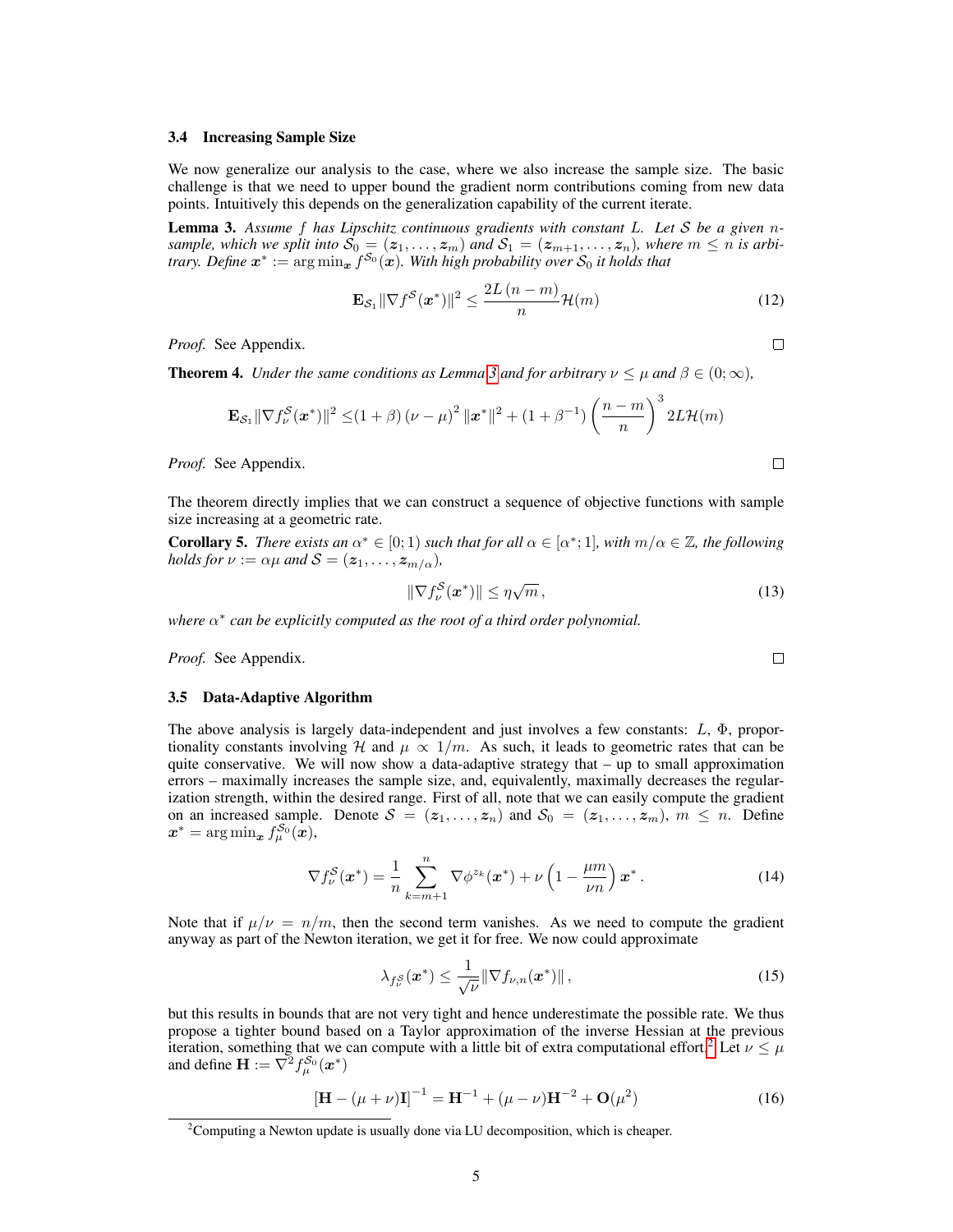<span id="page-5-0"></span>Algorithm 2 Data-adaptive Newton's method - DYNANEWTON

1: Given sample S and  $(\mu_0, m_0)$ , define  $S_0 := S_{1:m_0}$ 2:  $x_0 \leftarrow \argmin_{\mu_0} f_{\mu_0}^{\mathcal{S}_0}$ 3: for  $t = 1, \ldots, T$  do 4: Find the smallest  $\alpha$  such that  $\lambda_{f^{\alpha}}(\boldsymbol{x}^{*}) \leq \eta$ , where  $f^{\alpha} := f^{\mathcal{S}'}_{\nu}$  $\mathcal{S}',\ \nu:=\alpha\mu,\ \mathcal{S}':=\mathcal{S}_{1:n},\ n:=m_{t-1}/\alpha.$ 5:  $(\mu_t, m_t) \stackrel{\rightarrow}{\leftarrow} (\nu, n)$ 6: Compute Newton increment  $\triangle x$  for  $f^{\alpha}$  at  $x_{t-1}$ 7:  $x_t \leftarrow x_{t-1} + \Delta x$ 8: end for

and thus with the additional assumption that  $\mathbf{H} \approx \nabla^2 f^{\mathcal{S}}_{\mu}(\boldsymbol{x}^*),$ 

$$
\left[\lambda_{f_{\nu}^S}(\boldsymbol{x}^*)\right]^2 \approx \nabla f_{\nu}^S(\boldsymbol{x}^*)^{\top} \mathbf{H}^{-1} \nabla f_{\nu}^S(\boldsymbol{x}^*) + (\mu - \nu) \|\mathbf{H}^{-1} \nabla f_{\nu}^S(\boldsymbol{x}^*)\|^2. \tag{17}
$$

For instance, in the setting  $\nu \propto 1/n$ , it is straightforward to (numerically) find the maximal  $n -$ or equivalently minimal  $\nu$  – such that the above approximation is  $\langle \eta^2 \rangle$ . In our experiments, we have found this approximation to be correct up to a few percent relative error.

The complete algorithm is summarized in Algorithm [2.](#page-5-0) In order to find an  $\alpha$  that fulfils Eq. [\(22\)](#page-10-0), we need to compute an estimate of  $\|\nabla f_{\mu}^S(\mathbf{x}^*)\|$ . We solve this problem by first assuming that  $x_t$ is a good approximation of the solution to  $f_t$  and then computing the estimate from the samples  $(z_{m+1}, \ldots, z_{m+k})$ . We can avoid the first approximation at the cost of making 5 − 6 Newton iterations instead of just 1, but we have found this not to be necessary in any one of our experiments. Further experimental results are provided in the appendix.

# 4 Experiments

**Datasets** We apply  $\ell_2$ -regularized logistic regression on a set of 4 datasets of varying size and dimensionality summarized in Table [1.](#page-5-1) We use 90% of the data points as the training set and the remaining 10% as test set.

| <b>DATASET</b> | <b>SIZE</b> | <b>NUMBER OF FEATURES</b> |
|----------------|-------------|---------------------------|
| A9A            | 32561       | 123                       |
| W8A            | 49749       | 300                       |
| COVTYPE.BINARY | 581012      | 54                        |
| <b>SUSY</b>    | 5000000     | 18                        |

<span id="page-5-1"></span>

Comparison to standard baselines We compare DYNANEWTON (cf. Algorithm [2\)](#page-5-0) to Newton's method and – as a competitive SGD variant – to SAGA. We used a step size of  $\sim \frac{1}{L}$  for SAGA as suggested in previous work [\[10,](#page-8-4) [14\]](#page-8-13). The results presented in Figure [2](#page-6-0) show significant speeds-ups compared to Newton's method. DYNANEWTON also outperforms SAGA and gets a very accurate solution after less than 6 epochs on all datasets. We also evaluated the solution quality on the expected risk and provide the complete results of this evaluation in the Appendix (see Figure [6\)](#page-12-0). In order to relate convergence on the empirical and expected risks, we plotted a horizontal dotted line that shows the iteration at which DYNANEWTON reached convergence on the test set. This demonstrates that DYNANEWTON also achieves significant gains in terms of test error.

As the cost per iteration is typically higher for Newton's method on a single machine, we also present a comparison in terms of running time in the Appendix (see Figure [5\)](#page-11-0). Although the gains are more moderate when measuring time, it is worth pointing out that Newton is inherently much easier to parallelize as discussed in [\[9\]](#page-8-14) and further gains are thus to be expected in a distributed setting.

**Increment factor test** We evaluate the influence of  $\alpha$  on the convergence of the algorithm without data-adaptivity. As can be seen in Figure [4](#page-7-0) a small value of  $\alpha$  leads to faster convergence while it might also make the algorithm diverge if chosen too aggressively small. In contrast, the dataadaptive approach adapts the value of  $\alpha$  and yields a stable convergence behavior on all datasets.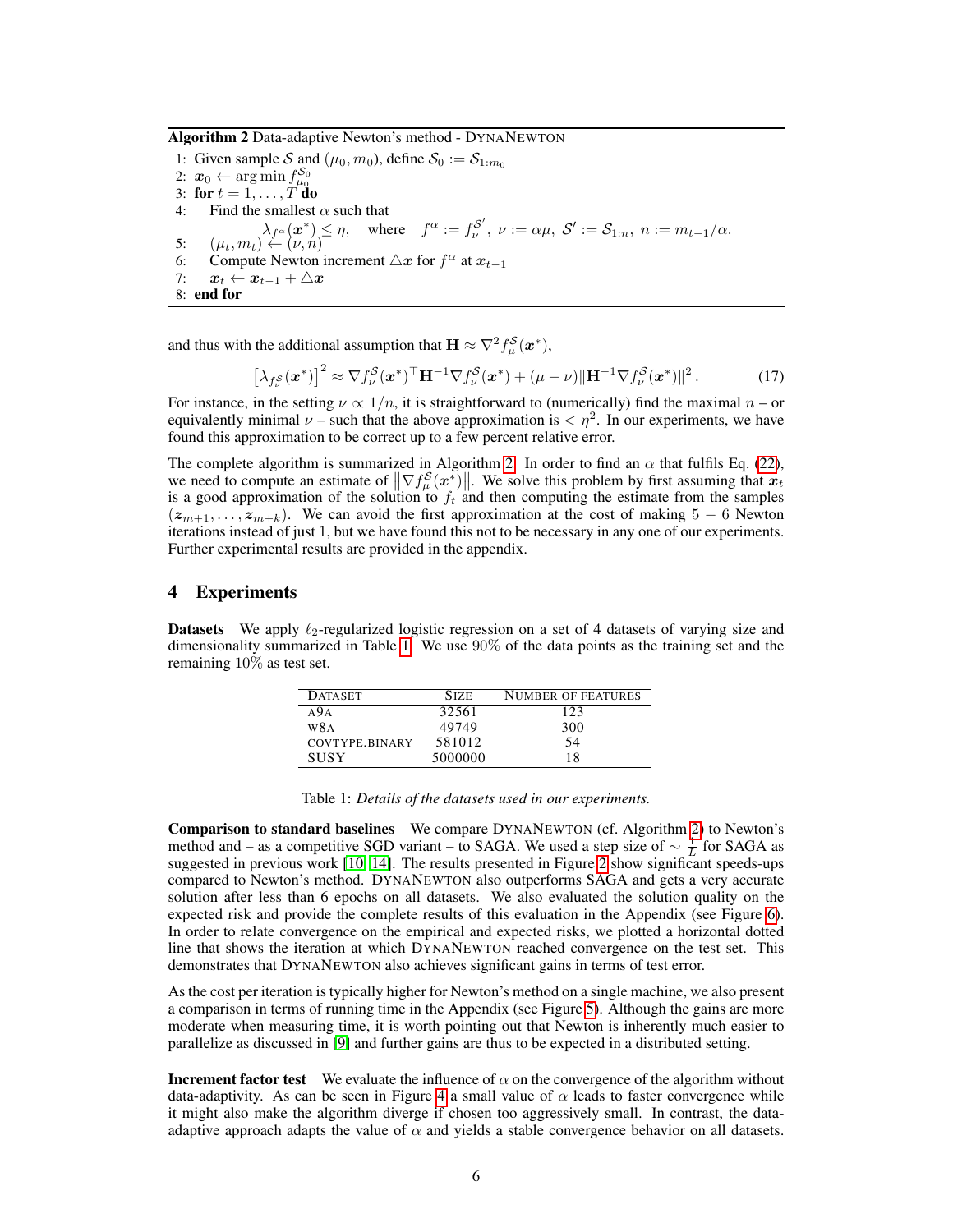

<span id="page-6-0"></span>Figure 2: *Suboptimality on the empirical risk vs effective number of epochs*. The plots show the suboptimality of the empirical risk on the full data set  $S^*$  with  $\nu = 1/N$ . The horizontal axis represents the number of *effective epochs*, i.e. number of passes over the whole training data set. The dotted horizontal line refers to statistical accuracy (explained in the main text).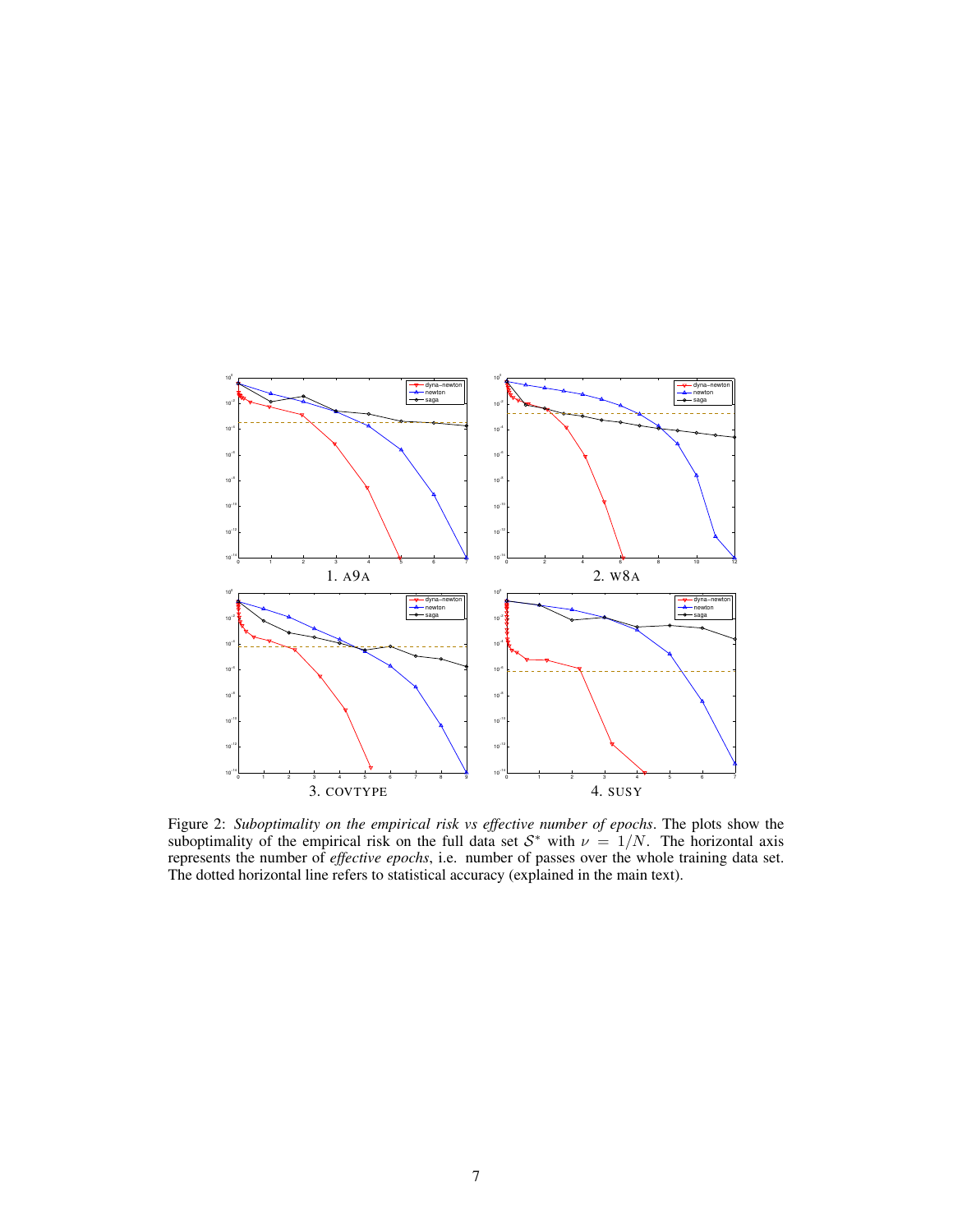

<span id="page-7-0"></span>Figure 3: *Increment Factor test on the* W8A *dataset*. The plots shows the suboptimality of the empirical risk on the full data set  $S^*$  with  $\nu = 1/N$ . In these experiments we used the increment factor  $\alpha = m_{t-1}/m_t$ . It is clear that the smallest  $\alpha$  value causes leaving the region of quadratic convergence and hence leads to divergence. This behavior is excluded by the data-adaptive approach.



<span id="page-7-1"></span>Figure 4: *Robustness against the initialisation point on the* A9A *dataset*. We here show the suboptimality on empirical risk against time for various initialization points: in red,  $x_0 = \vec{0}$ , in blue  $x_0 = 3$  and in black  $x_0 = 10$ .

We observed empirically that the data-adaptive method chooses a value of  $\alpha \approx \frac{1}{2}$  thus explaining why the non-adaptive approach with  $\alpha = \frac{1}{2}$  achieves a similar - but slightly inferior - performance.

Importance of the initialization point We investigate the role of the initialization point on the convergence of Newton's method and DYNANEWTON. The results shown in Figure [4](#page-7-1) demonstrate that bad initialization points (i.e. far away from the optimum) significantly slow down the convergence of Newton's method as they require more steps to get inside the ball of quadratic convergence. By comparison, a poor initialization does not significantly affect DYNANEWTON.

# 5 Conclusion

We proposed a continuation method variant of Newton's method that dynamically adapts the sample size and the regularization strength such that each subproblem provides a starting point that is within the quadratic convergence region of the subsequent optimization problem. We provided a theoretical analysis that characterizes the conditions required for achieving a proper hand-over and also devised a data-adaptive strategy of discretizing the solution path.

Our empirical results demonstrate significant speed-ups across a wide range of datasets both in terms of empirical as well as expected risk. In particular the speed of convergence on the latter is quite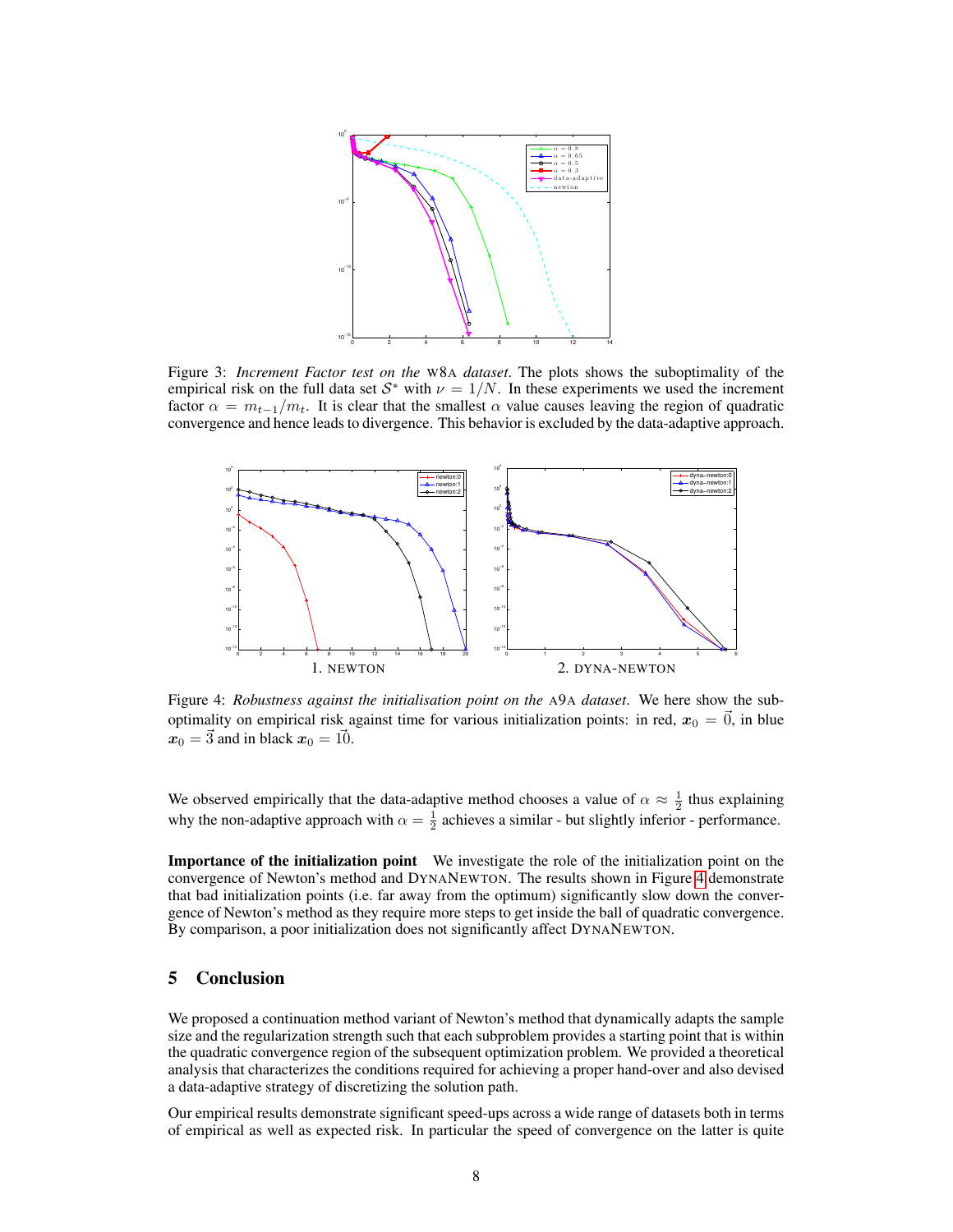remarkable, often getting close to optimal solutions in about 2 effective epochs. All results seem to be in good agreement with our theory and its predictions.

In the appendix, we provide further empirical evidence that shows that our results extend to nonexact Newton methods such as L-BFGS. This is of special interest for training large deep networks for which a distributed implementation of L-BFGS has been shown to provide significant speed-ups in terms of training time [\[9\]](#page-8-14). While our analysis does not provide any guarantees for this case, it seems that the proposed continuation method has merits beyond the results presented in this paper. A better understanding of the behavior of quasi-Newton methods is the topic of future work.

#### Acknowledgments

We would like to thank Aryan Mokhtari for helpful discussions on Newton's method.

### References

- <span id="page-8-2"></span>[1] E. L. Allgower and K. Georg. *Numerical continuation methods: an introduction*, volume 13. Springer Science & Business Media, 2012.
- <span id="page-8-12"></span>[2] F. Bach. Self-concordant analysis for logistic regression. *Electronic Journal of Statistics*, 4:384–414, 2010.
- <span id="page-8-11"></span>[3] F. R. Bach, R. Thibaux, and M. I. Jordan. Computing regularization paths for learning multiple kernels. *Advances in neural information processing systems*, 17:73–80, 2005.
- <span id="page-8-8"></span>[4] A. Blake and A. Zisserman. *Visual reconstruction*, volume 2. MIT press Cambridge, 1987.
- <span id="page-8-5"></span>[5] S. Boucheron, O. Bousquet, and G. Lugosi. Theory of classification: A survey of some recent advances. *ESAIM: probability and statistics*, 9:323–375, 2005.
- <span id="page-8-6"></span>[6] O. Bousquet and L. Bottou. The tradeoffs of large scale learning. In *Advances in Neural Information Processing Systems*, pages 161–168, 2008.
- <span id="page-8-0"></span>[7] S. Boyd and L. Vandenberghe. *Convex optimization*. Cambridge university press, 2004.
- <span id="page-8-1"></span>[8] H. Daneshmand, A. Lucchi, and T. Hofmann. Starting small - learning with adaptive sample sizes. In *International Conference on Machine Learning*, 2016.
- <span id="page-8-14"></span>[9] J. Dean, G. Corrado, R. Monga, K. Chen, M. Devin, M. Mao, A. Senior, P. Tucker, K. Yang, Q. V. Le, et al. Large scale distributed deep networks. In *Advances in Neural Information Processing Systems*, pages 1223–1231, 2012.
- <span id="page-8-4"></span>[10] A. Defazio, F. Bach, and S. Lacoste-Julien. Saga: A fast incremental gradient method with support for non-strongly convex composite objectives. In *Advances in Neural Information Processing Systems*, pages 1646–1654, 2014.
- <span id="page-8-15"></span>[11] J. E. Dennis, Jr and J. J. Moré. Quasi-newton methods, motivation and theory. *SIAM review*, 19(1):46–89, 1977.
- <span id="page-8-10"></span>[12] T. Hastie, S. Rosset, R. Tibshirani, and J. Zhu. The entire regularization path for the support vector machine. *The Journal of Machine Learning Research*, 5:1391–1415, 2004.
- <span id="page-8-9"></span>[13] E. Hazan, K. Y. Levy, and S. Shalev-Swartz. On graduated optimization for stochastic nonconvex problems. *arXiv preprint arXiv:1503.03712*, 2015.
- <span id="page-8-13"></span>[14] T. Hofmann, A. Lucchi, S. Lacoste-Julien, and B. McWilliams. Variance reduced stochastic gradient descent with neighbors. In *Advances in Neural Information Processing Systems 28*, pages 2296–2304, 2015.
- <span id="page-8-3"></span>[15] R. Johnson and T. Zhang. Accelerating stochastic gradient descent using predictive variance reduction. In *Advances in Neural Information Processing Systems*, pages 315–323, 2013.
- <span id="page-8-7"></span>[16] S. Kirkpatrick. Optimization by simulated annealing: Quantitative studies. *Journal of statistical physics*, 34(5-6):975–986, 1984.
- <span id="page-8-16"></span>[17] D. C. Liu and J. Nocedal. On the limited memory bfgs method for large scale optimization. *Mathematical programming*, 45(1-3):503–528, 1989.
- <span id="page-8-17"></span>[18] A. Mokhtari and A. Ribeiro. Res: Regularized stochastic bfgs algorithm. *Signal Processing, IEEE Transactions on*, 62(23):6089–6104, 2014.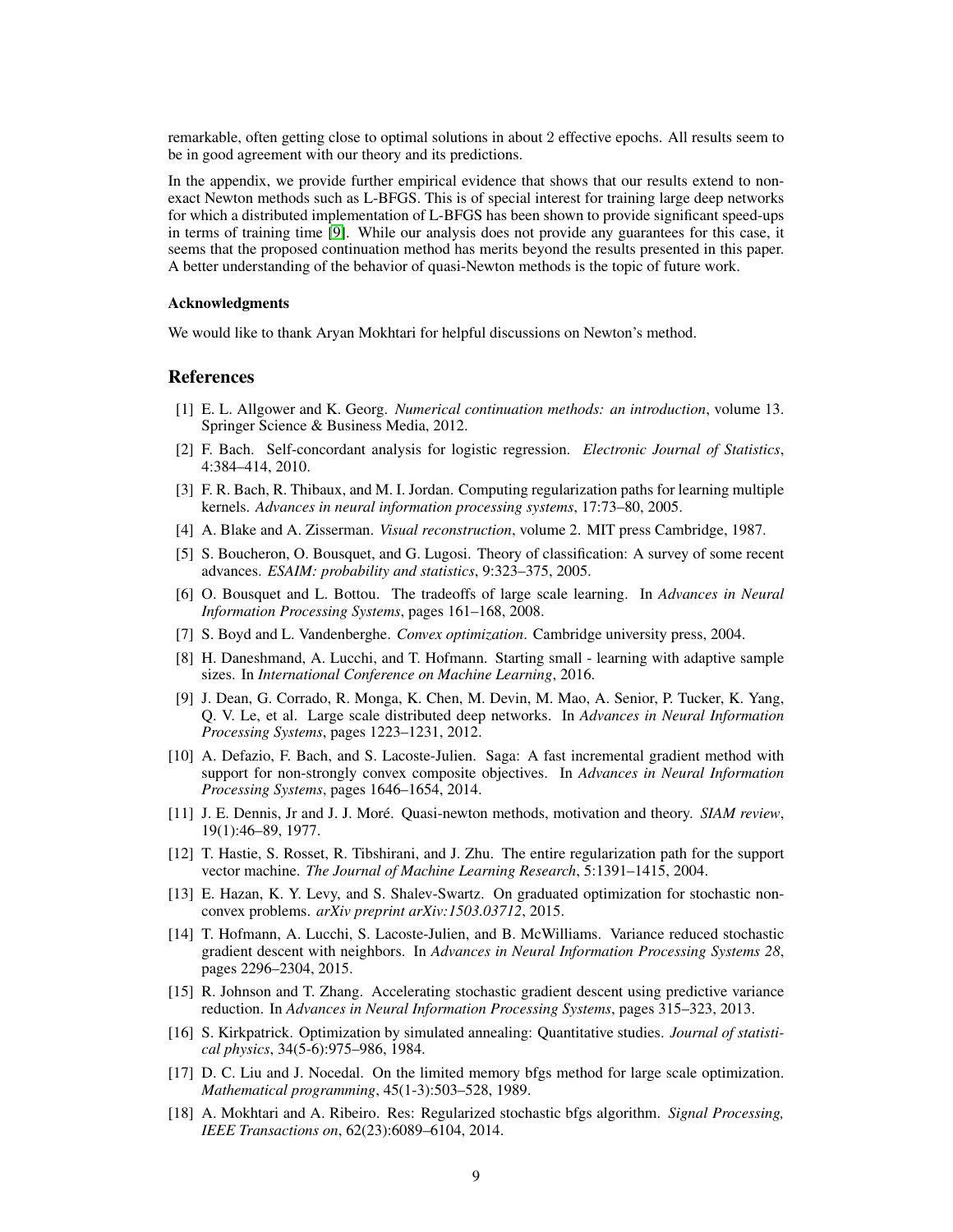- <span id="page-9-4"></span>[19] Y. Nesterov, A. Nemirovskii, and Y. Ye. *Interior-point polynomial algorithms in convex programming*, volume 13. SIAM, 1994.
- <span id="page-9-0"></span>[20] J. M. Ortega and W. C. Rheinboldt. *Iterative solution of nonlinear equations in several variables*, volume 30. SIAM, 1970.
- <span id="page-9-2"></span>[21] K. Rose. Deterministic annealing for clustering, compression, classification, regression, and related optimization problems. *Proceedings of the IEEE*, 86(11):2210–2239, 1998.
- <span id="page-9-3"></span>[22] V. Vapnik. *Statistical learning theory*, volume 1. Wiley New York, 1998.
- <span id="page-9-1"></span>[23] J. Wang, H. Wang, and N. Srebro. Reducing runtime by recycling samples. *arXiv preprint arXiv:1602.02136*, 2016.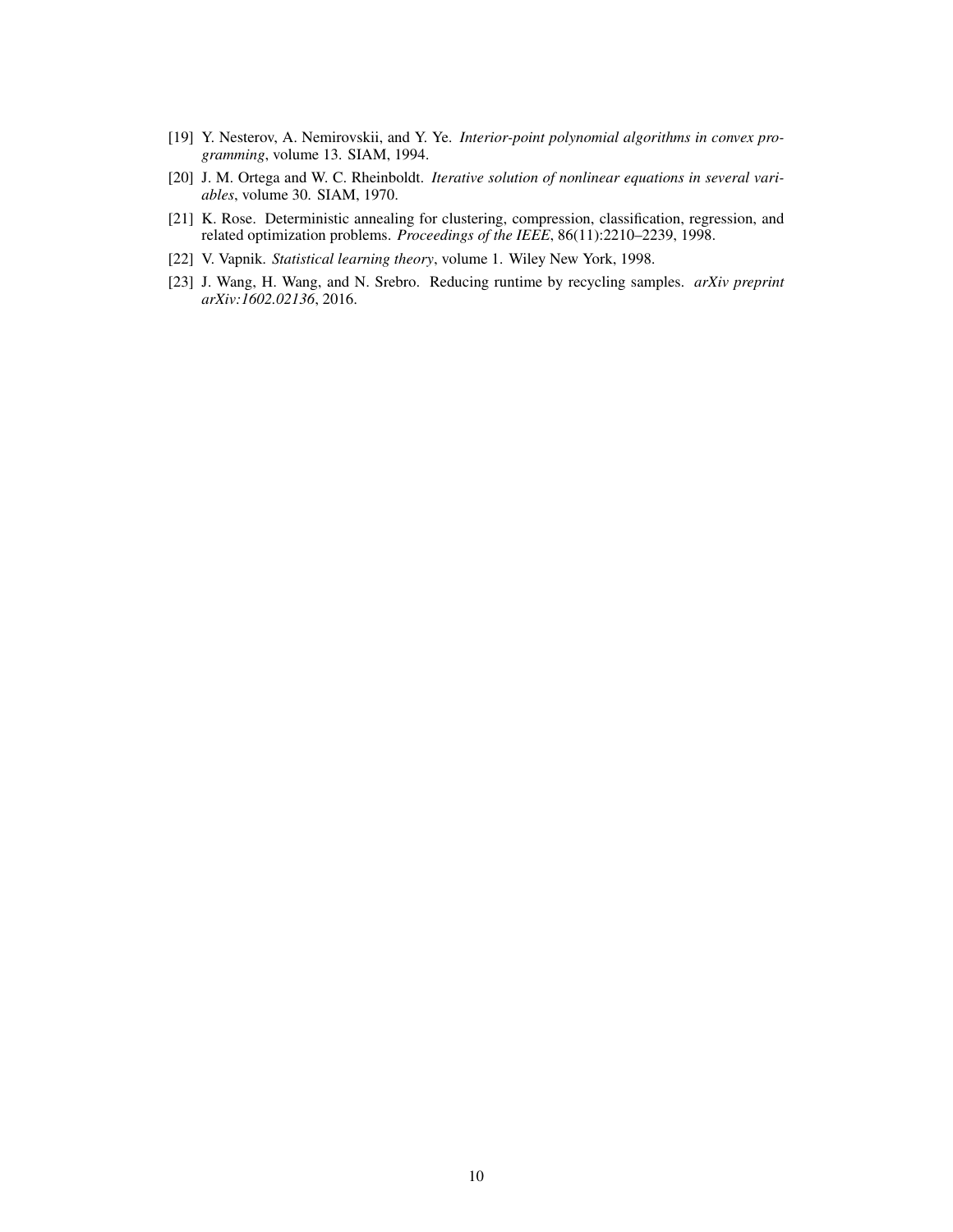# A Appendix

#### A.1 Proofs

#### Lemma 3

*Proof.* Using classical concentration inequality from statistical learning theory we get (see also [\[8\]](#page-8-1)) with high probability over  $S_0$ 

$$
\mathbf{E}_{\mathcal{S}_1}\left[f^{\mathcal{S}}(\boldsymbol{x}^*) - \min_{\boldsymbol{x}} f^{\mathcal{S}}(\boldsymbol{x})\right] \le \frac{n-m}{n} \mathcal{H}(m),\tag{18}
$$

which bounds the suboptimality of the minimizer of the smaller  $m$ -sample on the larger  $n$ -sample. Furthermore, by virtue of smoothness:

$$
\|\nabla f^{\mathcal{S}}(\boldsymbol{x}^*)\|^2 \le 2L\left[f^{\mathcal{S}}(\boldsymbol{x}^*) - \min_{\boldsymbol{x}} f^{\mathcal{S}}(\boldsymbol{x})\right]
$$
(19)

Putting both inequalities together yields the claim.

<span id="page-10-0"></span> $\Box$ 

#### Theorem 4

*Proof.*

$$
\nabla f_{\nu}^{S}(\boldsymbol{x}^{*}) = \frac{m}{n} \nabla f_{0}^{S_{0}}(\boldsymbol{x}^{*}) + \frac{n - m}{n} \nabla f_{0}^{S_{1}}(\boldsymbol{x}^{*}) + \nu \boldsymbol{x}^{*}
$$
\n
$$
= -\frac{m}{n} \mu \boldsymbol{x}^{*} + \frac{n - m}{n} \nabla f_{\mu}^{S_{1}}(\boldsymbol{x}^{*}) - \frac{n - m}{n} \mu \boldsymbol{x}^{*} + \nu \boldsymbol{x}^{*}
$$
\n
$$
= (\nu - \mu) \boldsymbol{x}^{*} + \frac{n - m}{n} \nabla f_{\mu}^{S_{1}}(\boldsymbol{x}^{*}) = (\nu - \mu) \boldsymbol{x}^{*} + \frac{n - m}{n} \nabla f_{\mu}^{S}(\boldsymbol{x}^{*}).
$$
\n(20)

Here we have repeatedly exploited the first order optimality condition of  $x^*$ , i.e.  $\nabla f_{\mu}^{\mathcal{S}_1}(x^*)=0$ . Now, taking squared norms on both sides, we apply the generalized parallelogram identity  $\|a + b\|$  $||b||^2 \leq (1+\beta)||a||^2 + (1+\beta^{-1})||b||^2$  with  $\beta \in (0,\infty)$ .

$$
\|\nabla f_{\nu}^{\mathcal{S}}(\boldsymbol{x}^*)\|^2 \le (1+\beta) (\nu-\mu)^2 \|\boldsymbol{x}^*\|^2 + (1+\beta^{-1}) \left(\frac{n-m}{n}\right)^2 \left\|\nabla f_{\mu}^{\mathcal{S}}(\boldsymbol{x}^*)\right\|^2 \tag{21}
$$

Taking expectation with regard to  $S'$  on both sides and applying Lemma [3](#page-4-1) concludes the proof.

#### Corollary 5

*Proof.* For concreteness set  $\beta = 1$ . We want to chose  $\alpha$  such that

$$
\mu^{2} \|\boldsymbol{x}^{*}\|^{2} (1-\alpha)^{2} + 2L \mathcal{H}(m) (1-\alpha)^{3} \leq \frac{\mu \eta^{2}}{2}
$$
\n(22)

For  $\alpha = 1$ , the left hand side is 0, while the right hand side is strictly positive. As the derivative of the left hand side is finite at 1, we can solve for  $\alpha < 1$  (such that  $\alpha \ge 0$ ) as claimed.  $\Box$ 

#### A.2 Running time

We compare the running time of DYNANEWTON against other baselines in Figure [5.](#page-11-0) Although we see more moderate gains in comparison to SAGA in terms of computational time (especially in early iterations), it is worth pointing out that Newton is inherently much easier to parallelize as discussed in [\[9\]](#page-8-14) and further gains are thus to be expected in a distributed setting.

#### A.3 Expected risk

We present the results in terms of expected error in Figure [6.](#page-12-0) This largely confirms the results obtained on the training set. Although all methods achieve convergence after less than 3 epochs, DYNANEWTON achieves even faster convergence than Newton and SAGA.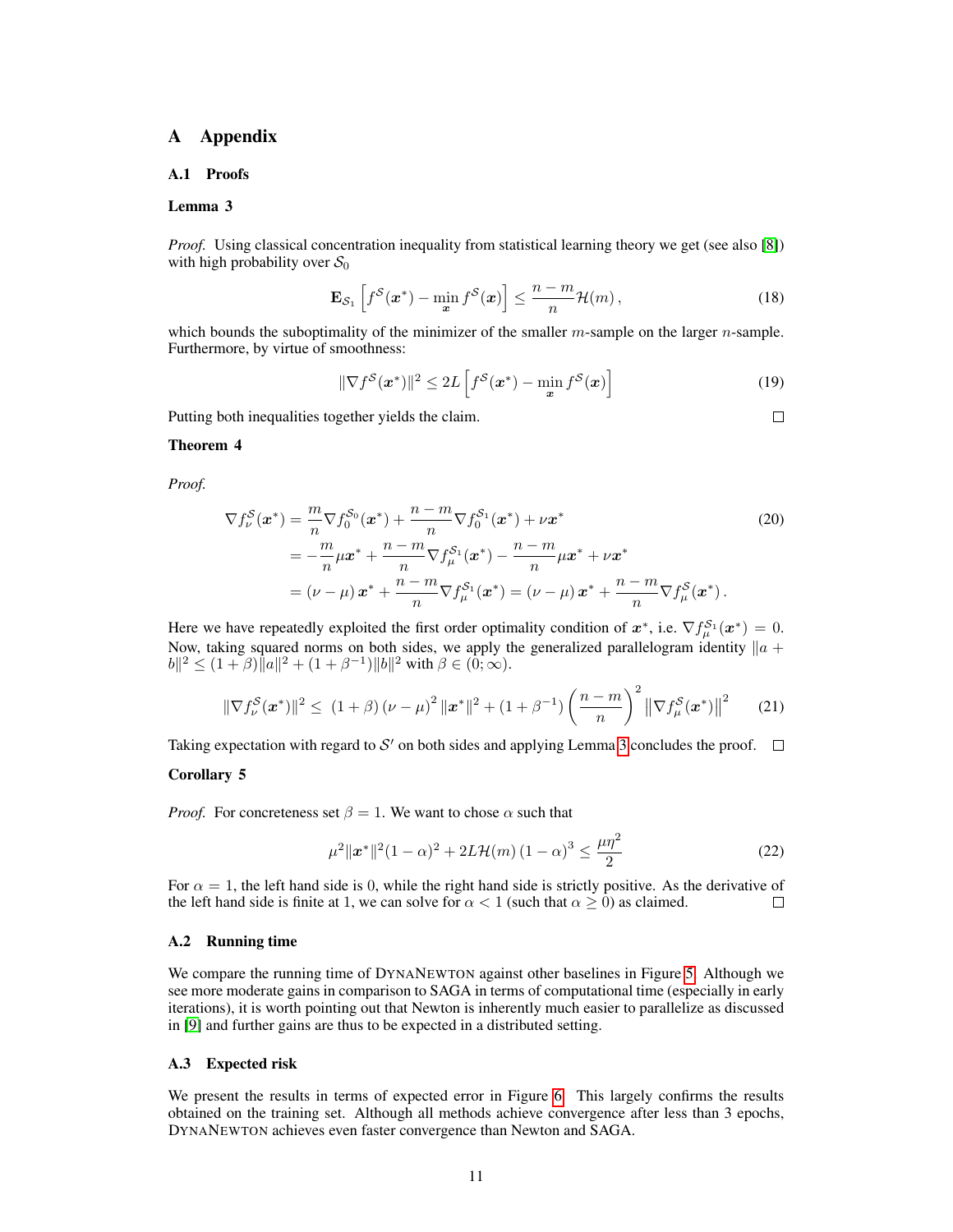

<span id="page-11-0"></span>Figure 5: *Suboptimality on the empirical risk vs time*. The vertical axis shows the suboptimality of the empirical risk, i.e.  $f_{\nu,n}(x^t) - f_{\nu,n}^*$ , where  $\nu = 1/n$ . The horizontal axis represents run time in seconds. The horizontal dotted line corresponds to the iteration at which convergence is reached on the expected risk (see details in the main text).

### A.4 Approximation

The analysis we developed assumes that we reach  $x^*_{\mu} := \arg \min_{x} f_{\mu}(x)$  before switching to  $\nu$ . We empirically check the robustness to an approximate solution  $\hat{x}_{\mu}$  obtained by performing a single Newton step instead of 6 steps, which guarantees convergence up to numerical precision (see Section 9.5 in [\[7\]](#page-8-0)). As shown in Figure [7,](#page-13-0) the impact of the resulting approximate solution is almost negligible.

#### A.5 BFGS

One shortcoming of Newton's method is that it requires solving a linear equation system involving the Hessian matrix, which may be impractical for large and high-dimensional datasets. Approximate variants known as quasi-Newton methods [\[11\]](#page-8-15) have thus been developed, such as the popular BFGS or its limited memory version L-BFGS [\[17\]](#page-8-16). Quasi-Newton methods such as BFGS do not require computing the Hessian matrix but instead construct a quadratic model of the objective function by successive evaluations of the gradient. There seems to be a gap between theoretically guaranteed convergence rates and the empirically observed effectiveness of BFGS, in particular on ill-conditioned problems [\[18\]](#page-8-17) and for non-convex problems [\[9\]](#page-8-14).

We used the inspiration provided by our continuation method approach to develop a variant of L-BFGS that like DYNANEWTON, adaptively changes the sample size and the regularizer. We name this approach DYNALBFGS. The pseudo-code of this method is the same as Algorithm [2](#page-5-0) except that the Newton increment is computed from the approximate L-BFGS Hessian matrix instead of the true Hessian. We evaluate the performance of DYNALBFGS for the task of  $\ell_2$ -regularized logistic re-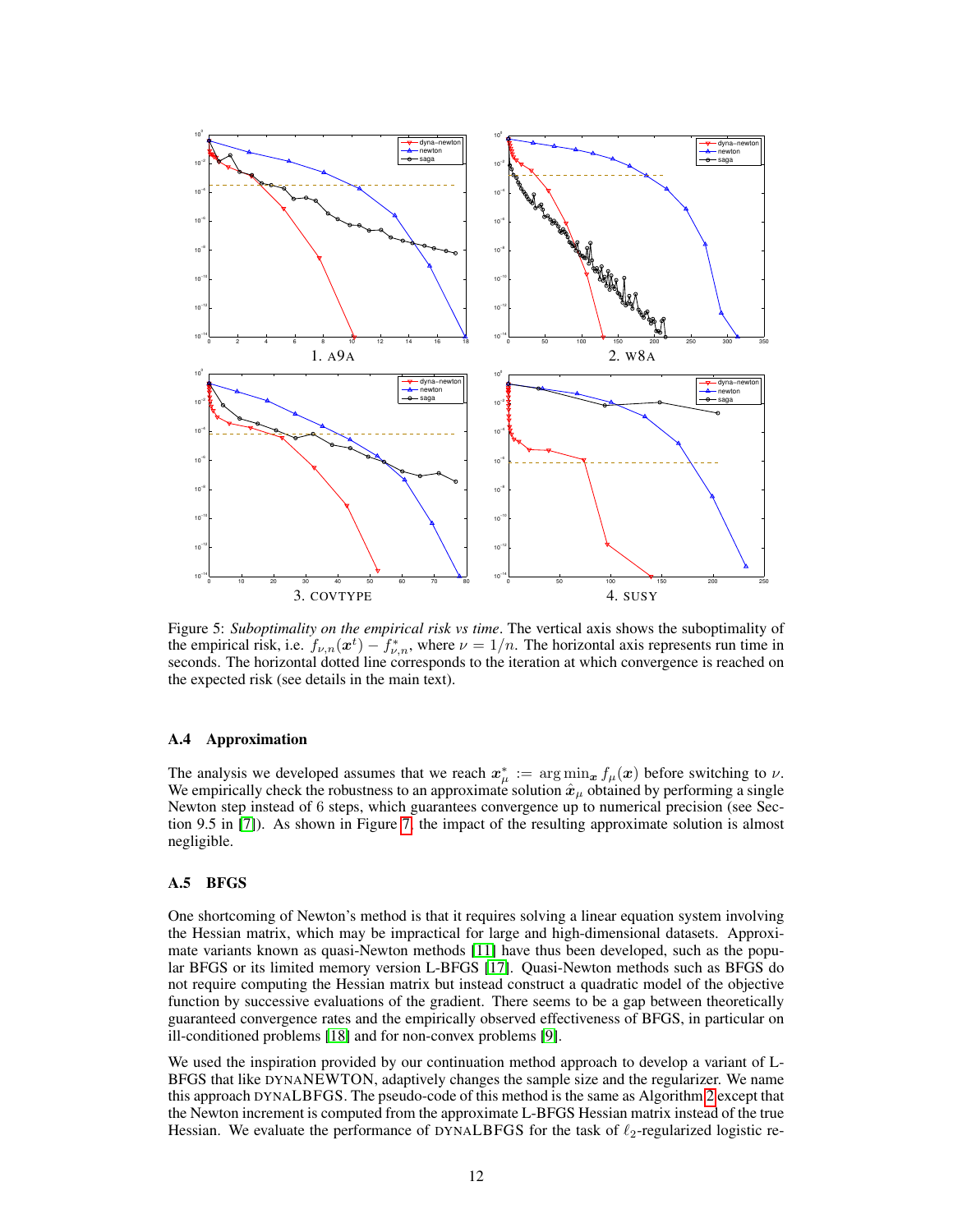

<span id="page-12-0"></span>Figure 6: *Suboptimality on the test set vs number of epochs*. The vertical axis shows the suboptimality of the expected risk, i.e.  $\phi_{\mathcal{T}}(x) = \sum_{z \in \mathcal{T}} \phi_z(x)/|\mathcal{T}|$ , where  $\mathcal{T}$  is the test set. The horizontal axis represents the number of epochs.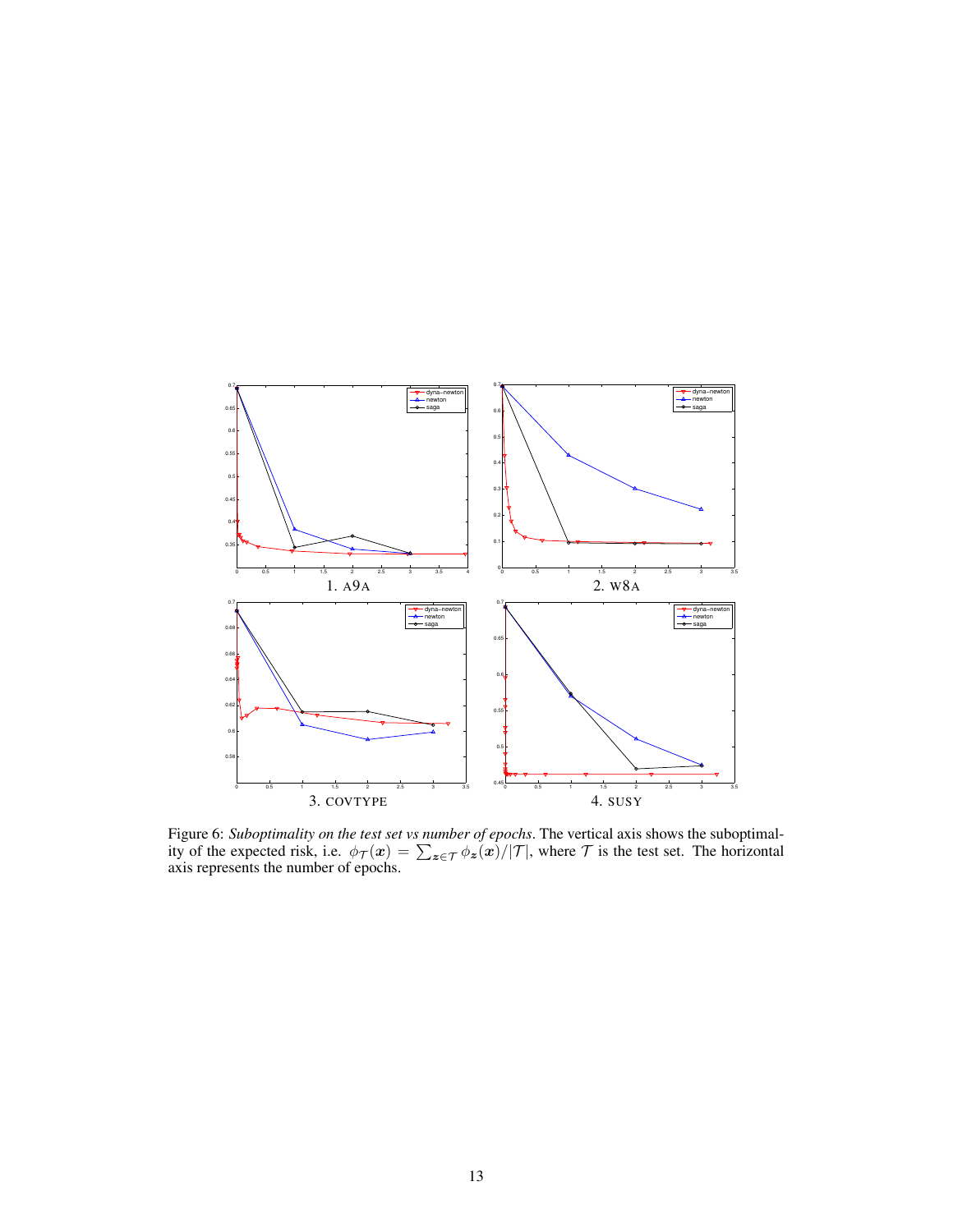

<span id="page-13-0"></span>Figure 7: *Effect of the approximate solution obtained by* DYNANEWTON. We here check the effect of the approximate solution obtained by DYNANEWTON by iterating for 1 epoch against the exact solution obtained by iterating for 6 epochs.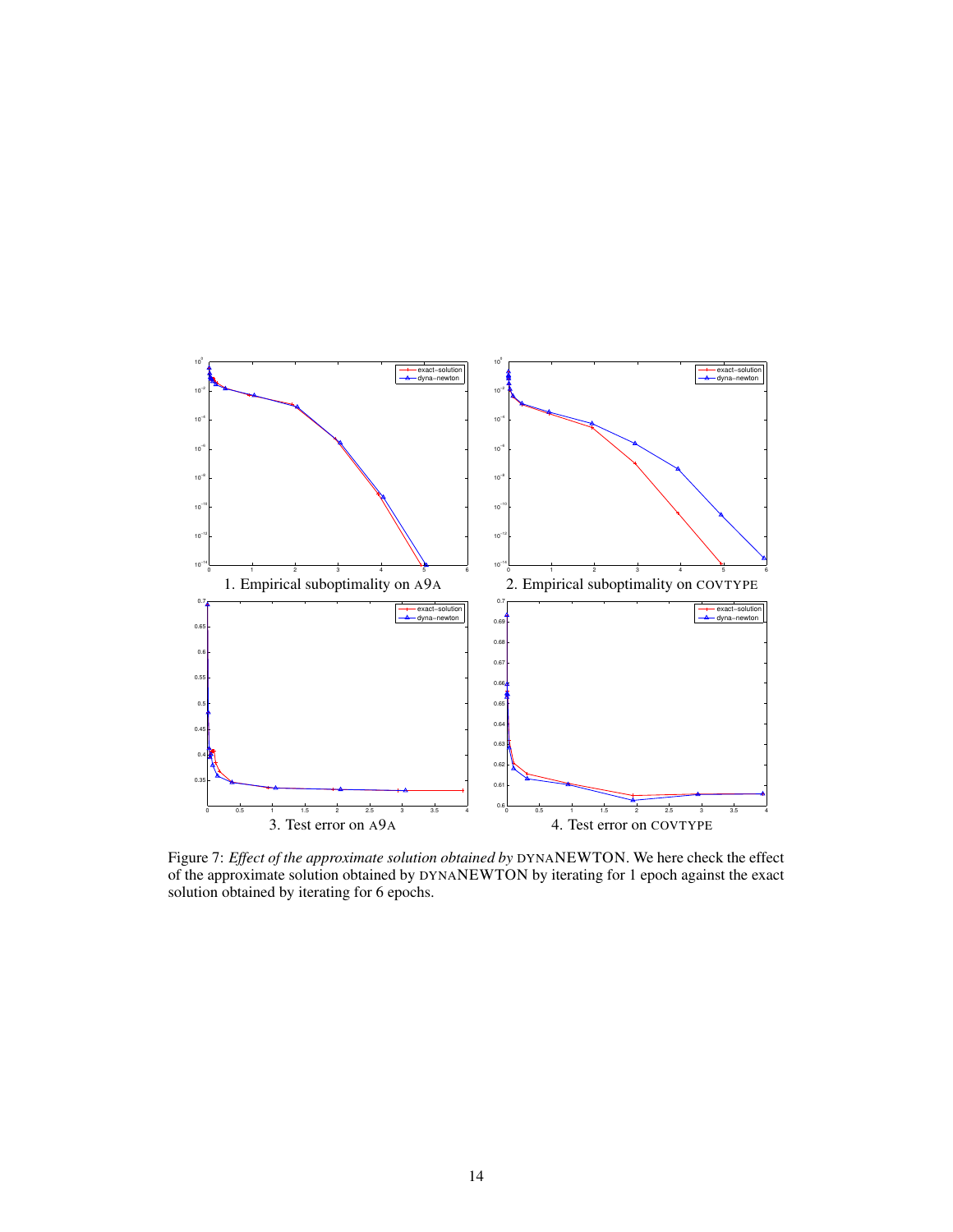

<span id="page-14-0"></span>Figure 8: *Comparison of BFGS vs* DYNALBFGS. We here provide the empirical suboptimality as well as the test error on the A9A and SUSY datasets. We would like to point out that the range of the y-axis between the top and bottom row is different as convergence on the test set was typically observed after 1 or 2 epochs.

gression on the two datasets described in the main paper. The results shown in Figure [8](#page-14-0) demonstrate significant gains compared to L-BFGS. We also investigate the performance of DYNALBFGS on training a convolutional neural network consisting of two convolutional and pooling layers with one fully-connected layer. We include results on the standard MNIST dataset in Figure [9.](#page-15-0) Although our analysis does not extend to non-convex functions, we nevertheless still observe significant gains.